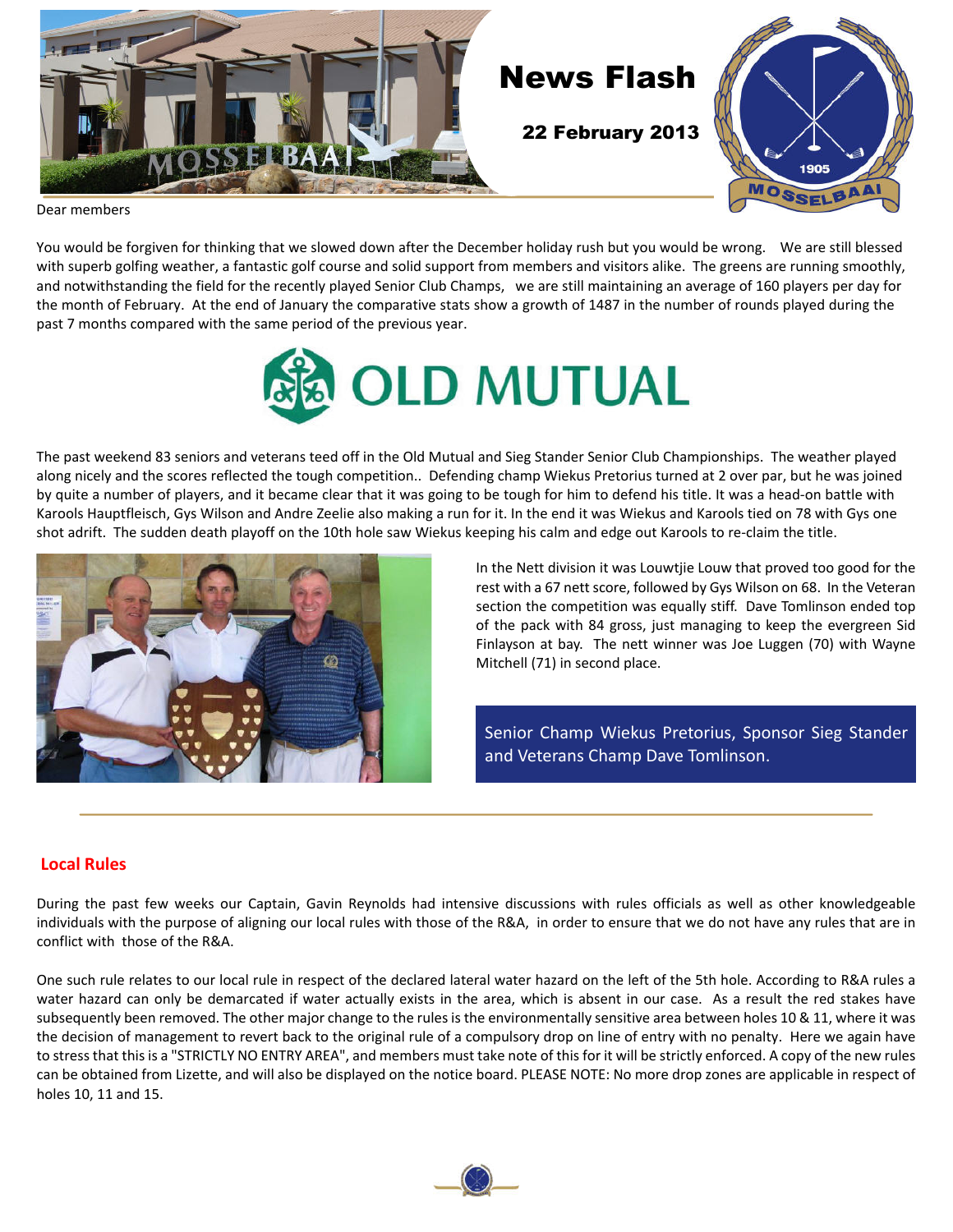### **LIGA**

**Let asb daarop dat daar 'n paar onttrekkings was in die Suidkaap Liga. Ons het reeds die nuwe bepalinge op die kennisgewingbord geplaas vir u aandag. Maak asb seker dat u die datums dagboek vroegtydig ten einde voorbereid te wees.**

**Die kleredrag bepalings sal ook aan u bekendgemaak word in hierdie week. U sal volledig ingelig word oor hoe die prosedure gaan werk.**

**We are proud to inform you that one of our members and league players Andrew Light was selected as a reserve for the SA national side to play in Scotland in March. Well done to Andrew! This opportunity will stand him in good stead in his preparation to become a professional golfer within the next year or two. One of our younger members, Steven Janicki is also working 24/7 in his goal to also become a professional golfer. He will defend his Club Champion title this Saturday in our local championship tournament, which may well be his final achievement as amateur. We wish him the best of luck.**

### **ELECTRONIC AND SOCIAL MEDIA**

### **PLEASE NOTE THAT THE NEWSLETTER, WITH IMMEDIATE EFFECT, WILL ONLY BE PUBLISHED EVERY TWO WEEKS!!! with the contract of the mosselbaygolfclub.co.za**





#### **IMPORTANT DATES**

**Sakemanne 27 February Junior Club Championships 24 March Ladies Club Championships 11 April**





We want to urge all members and visitors to adhere to the rule restricting all golf carts to a circle not nearer than 10m from any green. We also want to encourage cart drivers to stay on the semi-rough as much as possible and where the option exists to stay on the designated cart paths, in order to protect our fairways. We kindly request your co-operation.

### **Ons sê dankie**

**Graag sê ons dankie vir die Munisipaliteit vir die teer van die ingang by die Klub. Dit is verblydend om op sulke splinternuwe oppervlaktes die klub binne te ry.**

**Ons sê ook dankie vir die Mosselkraker groep, sowel as Jan Hendrik Potgieter wat onderskeidelik R10 000 elk bygedra het tot die kapitaalfonds projek. Julle onselfsugtige bydrae word opreg waardeer in hierdie tyd veral.**

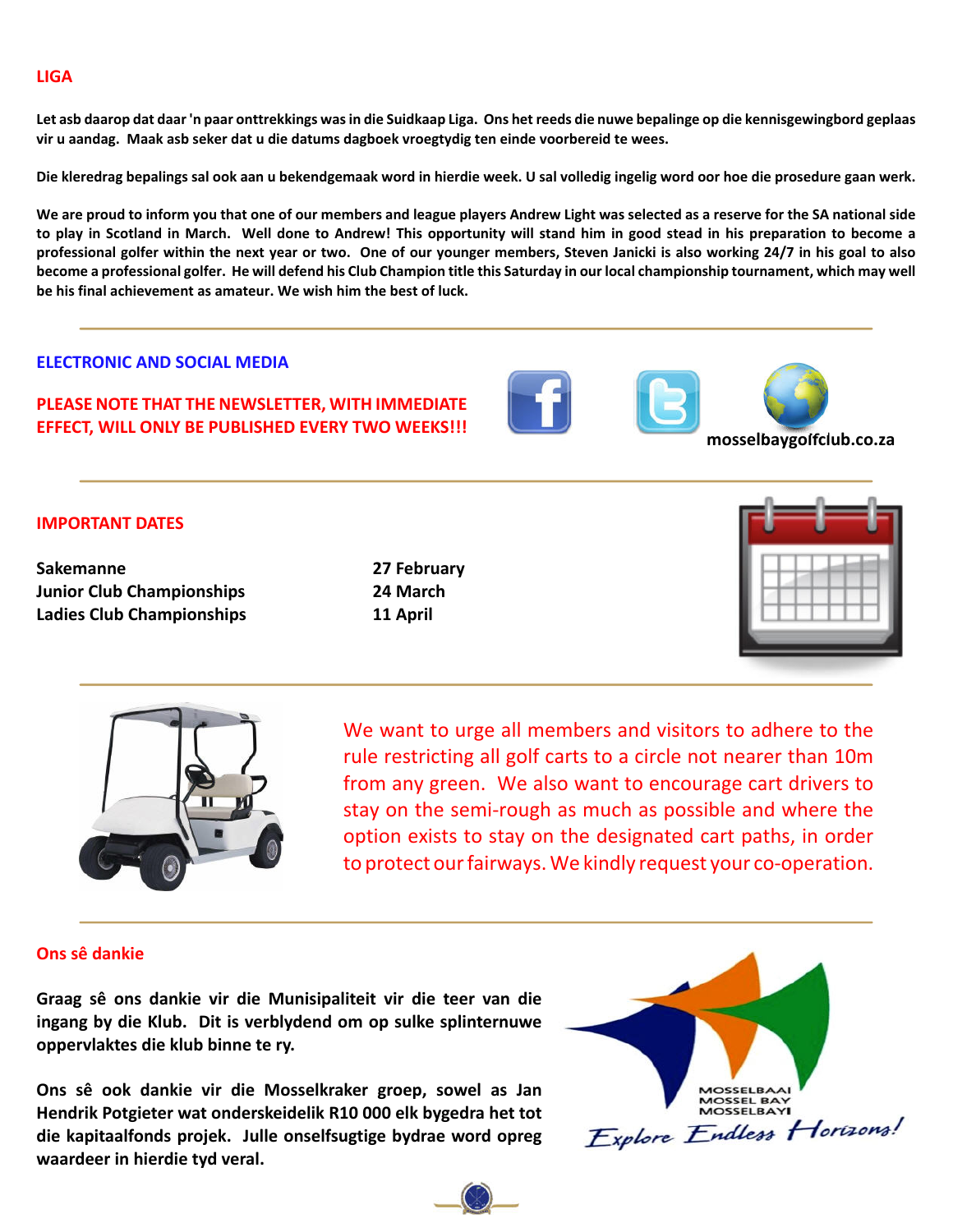



**WEDNESDAY 13 FEBRUARY 2013 - 4 BALL ALLIANCE**

# **OLD MUTUAL**



**SATURDAY 16 FEBRUARY 2013 - Mossel Bay Golf Club / Mosselbaai Gholfklub & SIEG STANDER SENIOR CLUB CHAMPIONSHIPS**

| $\mathbf{1}$                                                                                                                                | Oosie Oosthuizen / Noddy Schutte<br>Nico Pienaar / Chris Brits<br>95 POINTS |                                                                                         | <b>CHAMPIONSHIPS</b>                                                                                                                                                                                 |                            |
|---------------------------------------------------------------------------------------------------------------------------------------------|-----------------------------------------------------------------------------|-----------------------------------------------------------------------------------------|------------------------------------------------------------------------------------------------------------------------------------------------------------------------------------------------------|----------------------------|
| 2<br>Peet Botha / Wayne Mitchell<br>Pat Good / Nick Weideman                                                                                |                                                                             | 94 POINTS                                                                               | <b>SENIORS 50-69</b><br><b>CLUB CHAMPION WIEKUS PRETORIUS</b><br>RUNNER UP GROSS KAROOLS HAUPTFLEISCH                                                                                                | 76<br>76                   |
| 3                                                                                                                                           | Kobus Potgieter / Henry Marais<br>Cecil Gericke / Stephen le Roux           | 94 POINTS                                                                               | <b>NETT WINNER LOUWTJIE LOUW</b><br><b>NETT RUNNER UP GUYS WILSON</b><br><b>NETT THIRD WESSEL BRAND</b>                                                                                              | 67<br>68<br>68             |
| <b>NEAREST THE PIN NR 4</b><br><b>NEAREST THE PIN NR 12</b><br><b>NEAREST THE PIN (2) 18th LADIES</b><br><b>NEAREST THE PIN (2) 6th Men</b> |                                                                             | <b>Jolanda Klaver</b><br><b>Michal Rehr</b><br><b>Gail Botha</b><br><b>Janlu Kuyler</b> | <b>VETERANS 70+</b><br><b>CLUB CHAMPION D. TOMLINSON</b><br><b>RUNNER UP GROSS S FINLAYSON</b><br><b>NETT WINNER J. LUGGEN</b><br><b>NETT RUNNER UP W MITCHELL</b><br><b>NETT THIRD W van ROOYEN</b> | 84<br>85<br>70<br>71<br>71 |
|                                                                                                                                             |                                                                             |                                                                                         | OUR SINCERE APPRECIATION TO OLD MUTUAL AND SIEG<br>STANDER FOR THEIR LOYAL SUPPORT OF THIS EVENT. WE<br><b>APPRECIATE IT !!</b>                                                                      |                            |
| <b>RAWSON</b><br>Properties                                                                                                                 | <b>NEAREST THE PIN</b><br><b>NR4</b><br><b>NR 12 ABRIE BARKHUIZEN</b>       | <b>FANIE VAN VUREN</b>                                                                  | <b>Gross B Div</b><br>1. Wouter Kotze<br>2. Johan Bronkhorst                                                                                                                                         | 79<br>83                   |
| <b>WEDNESDAY 20 FEBRUARY 2013</b>                                                                                                           |                                                                             |                                                                                         | <b>Nett B Div</b><br>1. Marius Strydom                                                                                                                                                               | 67                         |
| <b>Gross A Div</b><br>1. Jaques Wickens<br>2. Johan van Rensburg                                                                            |                                                                             | 71<br>72                                                                                | <b>Gross C Div</b><br>1. Brian Power<br>2. Thys Greyvenstein                                                                                                                                         | 89<br>90                   |
| <b>Nett A Div</b><br>1. Danie van Langelaar                                                                                                 |                                                                             | 68                                                                                      | <b>Nett C Div</b><br>1. Oosie Oosthuizen                                                                                                                                                             | 69                         |



**LAM R49-99/kg**

### **VRYDAGAANDE VLEISTREKKING:**

Baie dankie aan Andre Marx, eienaar van Ultra Meat (by die Mikeva Sentrum), vir die borg van ons Vrydag-aande se vleistrekking en Fantastic Friday. Indien jy nog nie daar was nie, is dit nou die tyd om van hulle heerlike produkte aan te skaf.

**Enjoy your golf this week.**

**Louw & Team**